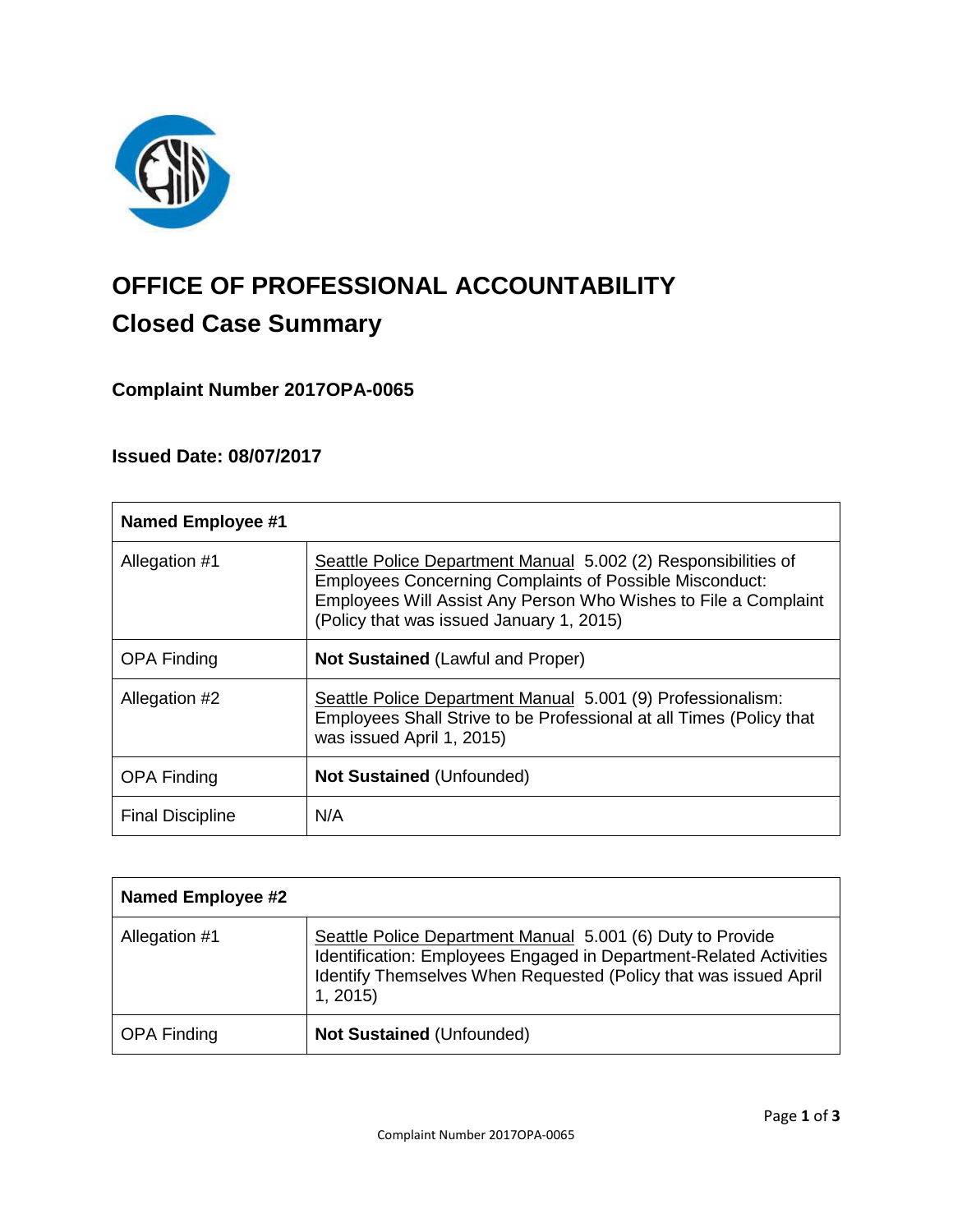| Allegation #2           | Seattle Police Department Manual 5.001 (9) Professionalism:<br>Employees Shall Strive to be Professional at all Times (Policy that<br>was issued April 1, 2015) |
|-------------------------|-----------------------------------------------------------------------------------------------------------------------------------------------------------------|
| <b>OPA Finding</b>      | Not Sustained (Inconclusive)                                                                                                                                    |
| <b>Final Discipline</b> | N/A                                                                                                                                                             |

# **INCIDENT SYNOPSIS**

The complainant reported to the Office of Professional Accountability that an unknown officer yelled at him in a "threatening manner" to turn his vehicle around.

# **COMPLAINT**

The complainant stated that he complied with the request by the unknown officer and parked his vehicle. He then returned to speak with the officer to "demand an explanation" and his identification. The officer did not have a card and the complainant asked him for his badge number and name. The complainant then called 911 to report the incident and initiate a complaint but was instead informed that a supervisor would call him back regarding the complaint. When he received a call back from the supervisor, the complainant alleged he was again not allowed to initiate a complaint and was threatened with "inaction" if he did not "calm down". He then stated that he spoke with an officer after this call and this person provided the link to the Office of Professional Accountability.

# **INVESTIGATION**

The OPA investigation included the following actions:

- 1. Review of written statement of Complainant
- 2. Search for and review of all relevant records and other evidence
- 3. Review of 911 Recording
- 4. Interview of SPD employee

# **ANALYSIS AND CONCLUSION**

Named Employee #1 called the complainant to assist him with the complaint he (the complainant) had called 911 about. The preponderance of the evidence showed that Named Employee #1 explained the complaint-taking process to the complainant and forwarded the complainant's contact information to the Patrol Sergeant in that area. The actions taken by Named Employee #1 in his phone interaction with the complainant were consistent with the Communications Unit's written protocols for handling officer complaints.